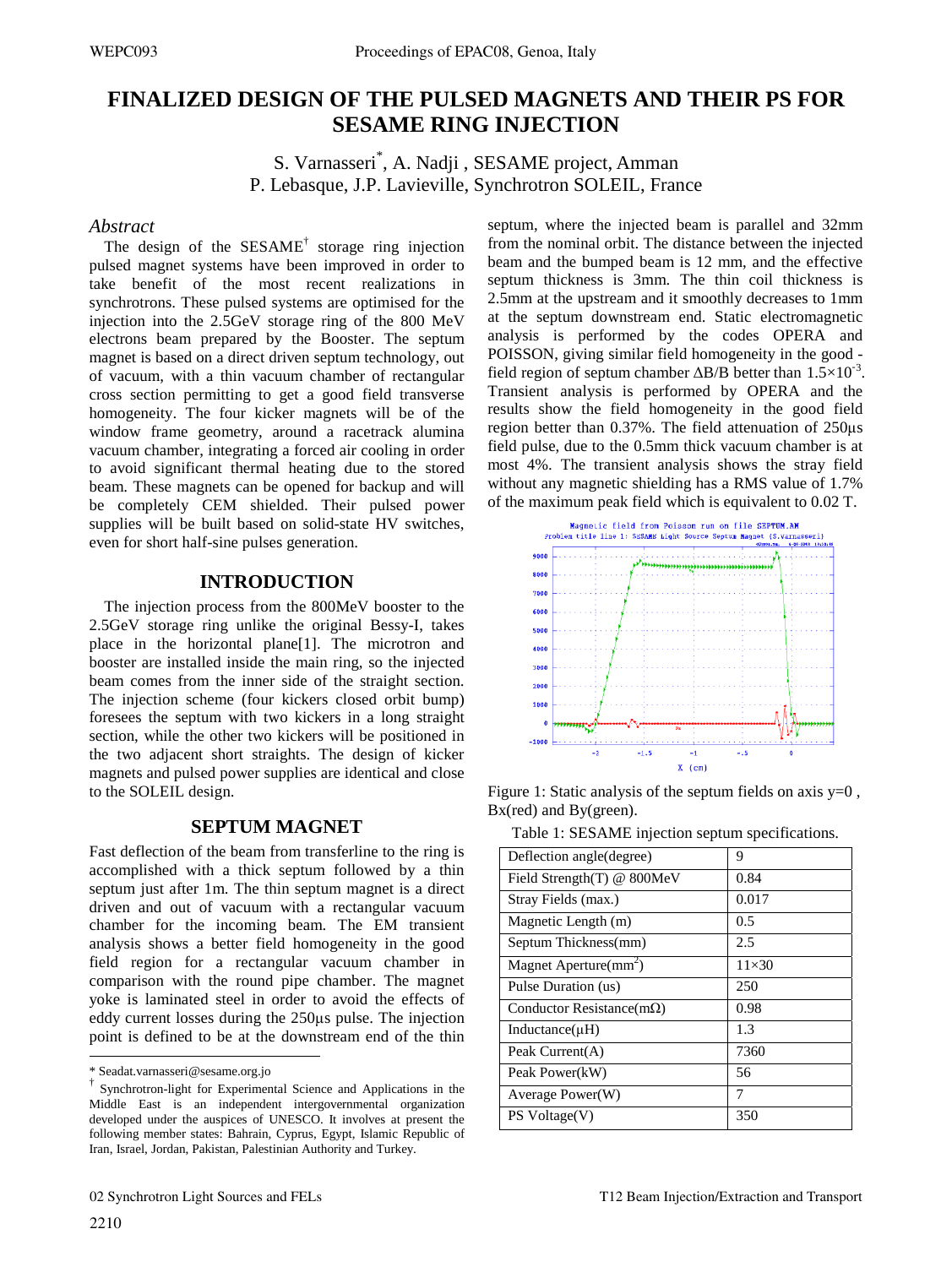## **KICKER MAGNETS**

 Four kicker magnets are required for injection process into the SESAME storage ring. The magnets have identical specifications and are expected to produce identical magnetic fields. Therefore they have the same electrical, mechanical and magnetic design. Each kicker magnet is to produce a maximum field of 0.031T in order to make a nominal transverse horizontal kick of 3.5 mrad. Since the design of the pulsed power supply and the connection cable length is an integrated part of the magnets specifications, so the maximum length of the cables is taken into account. The current pulse shape will be half sine wave with repetition rate of 1 Hz. Fig.2 shows the layout of injection kickers in the storage ring for a 20 mm horizontal bump.



Figure 2: SESAME injection horizontal bump scheme.

 The kickers strengths for a 20 mm bump are given in table.2 for the linear (without sextupole) and nonlinear (with sextupole) cases. The maximum kick required for kicker K3 is 3.46 mrad which is the base for the design of identical kicker with strength of 3.5 mrad.

|  | Table 2: Injection kickers strength for 20 mm bump. |
|--|-----------------------------------------------------|
|  |                                                     |

| Strength (mrad)   |         |         |         | K4      |
|-------------------|---------|---------|---------|---------|
| Without sextupole | $-3.16$ | $-3.39$ | $-3.39$ | $-3.16$ |
| With sextupole    | $-3.09$ | $-3.46$ | $-3.46$ | $-3.09$ |

 Kicker magnets are one turn coil with ferrite yoke, with a window frame shape adapted from the SOLEIL design[2]. Ferrite yokes are made of 8C11 C-shape pieces, which constitute two half symmetric magnet yokes, located each one on a plate which can be opened. To get a good matching of all the kicker magnets, it is necessary to have specific attention on the transverse dimensions and tolerances, the positioning of the ferrite cores and the coil parts (insulated and maintained by dielectric machined C parts). With these arrangements the control of parameters of the four kickers, like the transverse field homogeneity and leakage inductance, will be achievable. The design of the magnet also includes a free gap (2 mm) around the alumina needed for the air cooling. Such a cooling needs a regular free gap, but not a too wide gap in order to distribute the air around the ceramic in turbulent flow. It is foreseen not to use forced air due to the low temperature raise during the operation of kickers (maximum  $\overline{48}^{\circ}$ C), but there is the possibility to include an air forced cooling, in the vertical plane, to avoid any overheating of the ceramic due to the beam image current. The vacuum chamber is made of ceramic with 2μm Ti coating. The optimization of the coating thickness has been carried out in order to be thick enough for the thermal issues and thin enough not to attenuate and ill-shape too much the magnetic field [1,3].



Figure 3: Magnetic field density, Bx(lower) and By(upper) of the kicker magnet.

 Study on using short pulse width also has been carried out with close collaboration with SOLEIL, due to the eddy currents attenuation on the penetrating field from the vacuum chamber. The intention was to use an optimised pulse period based on optics requirements and experience of solid state high voltage technology already available at SOLEIL. Fig.4 shows the attenuation of the magnetic field for various pulse durations.



Figure 4: Field attenuation for various pulse durations.

The whole magnet will be enclosed in an electromagnetic shield, in order to avoid any EM perturbations to the sideequipments. The magnet design is also considered taking into account the electric design and SPICE simulations of the whole system, including pulser, coaxial transmission